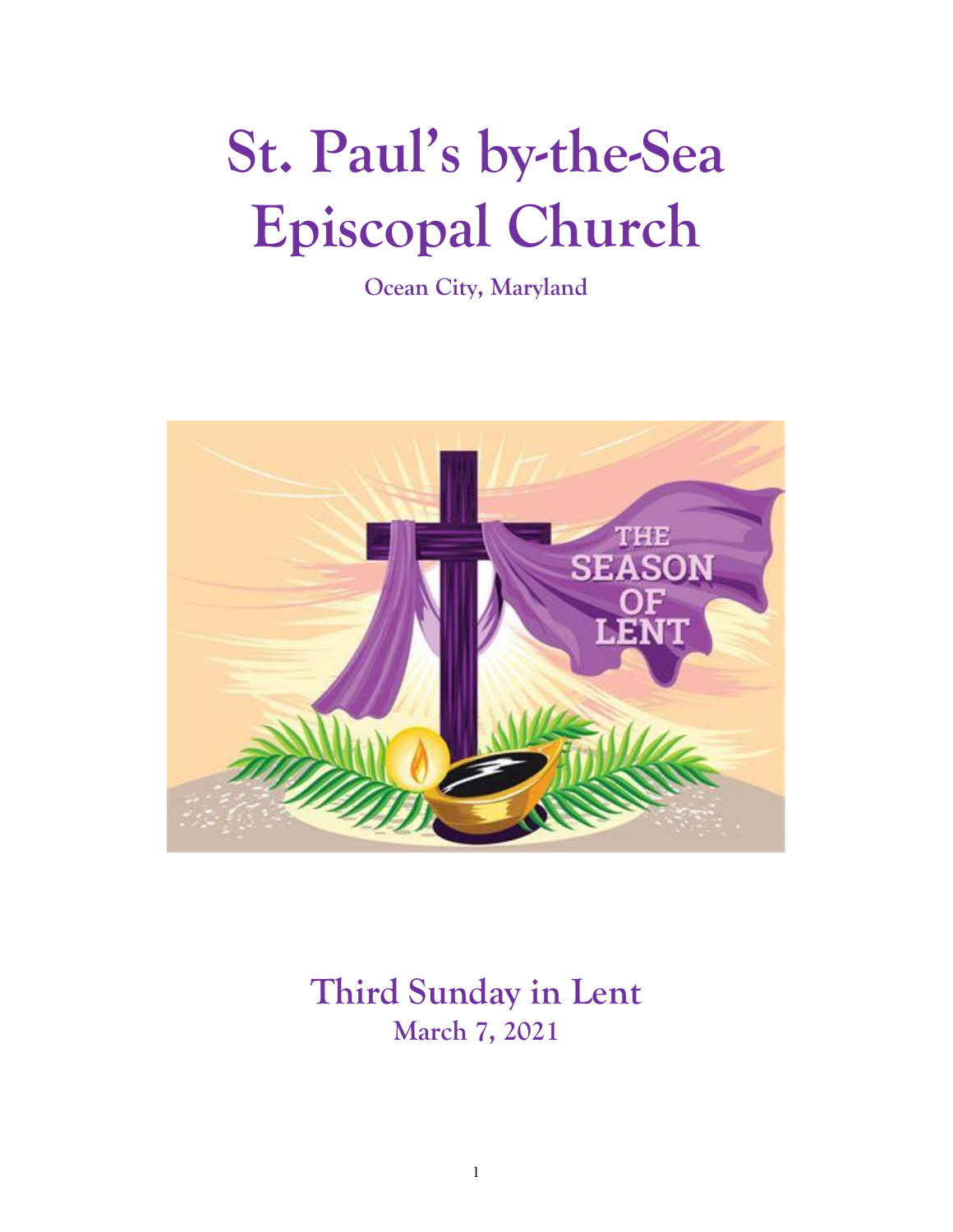## Holy Eucharist—Rite II

*Surely the presence of the Lord is in this place. I can feel His mighty power and His grace. I can hear the brush of angel's wings, I see glory on each face. Surely the presence of the Lord is in this place.*

#### **Hymn: Hymnal 1982, #372**

1 Praise to the living God! All praised be his Name who was, and is, and is to be, for ay the same. The one eternal God ere aught that now appears: the first, the last, beyond all thought his timeless years!

2 Formless, all lovely forms declare his loveliness; holy, no holiness of earth can his express. Lo, he is Lord of all. Creation speaks his praise, and everywhere above, below, his will obeys.

3 His Spirit floweth free, high surging where it will: in prophet's word he spake of old: he speaketh still. Established is his law, and changeless it shall stand, deep writ upon the human heart, on sea, on land.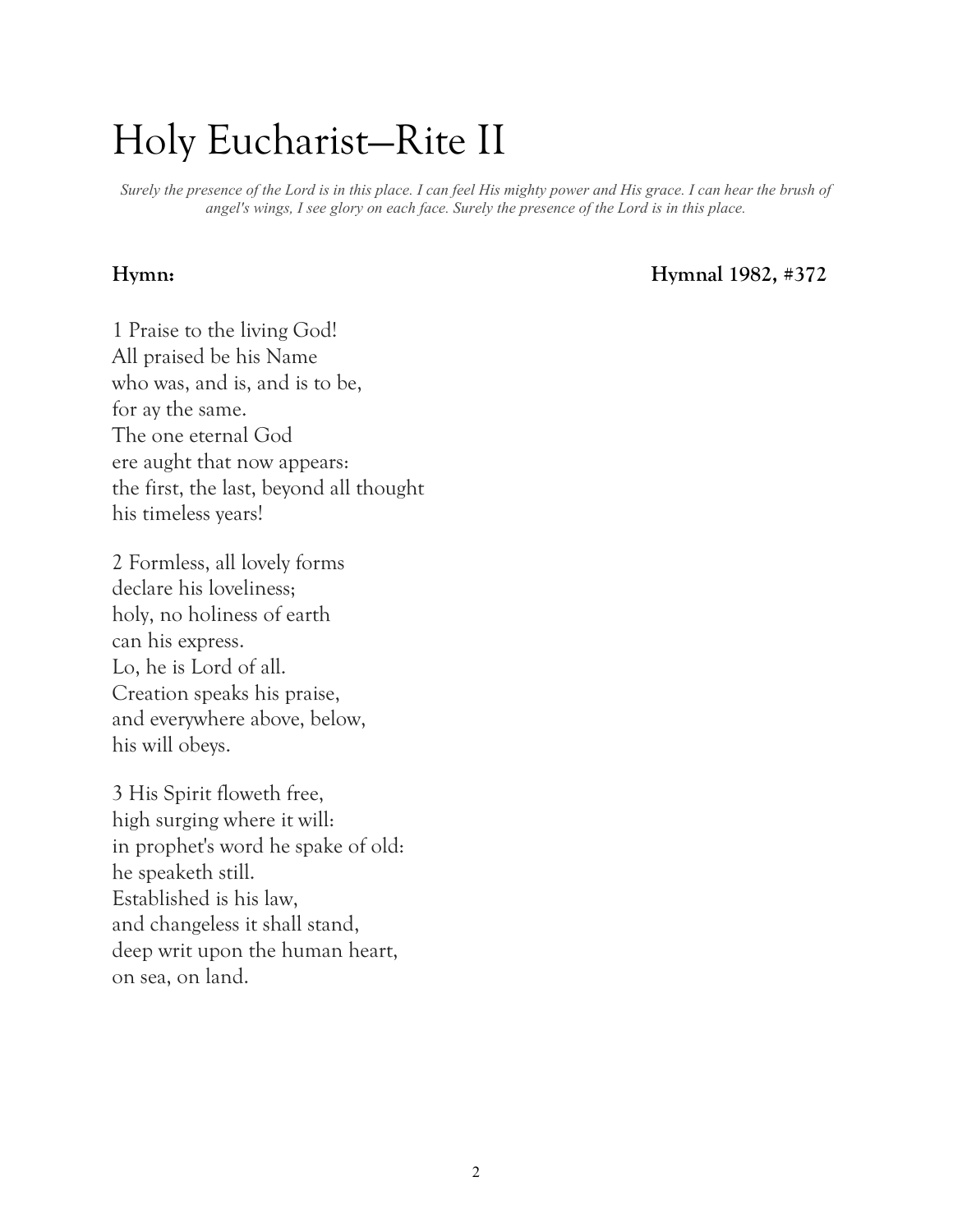4 Eternal life hath he implanted in the soul; his love shall be our strength and stay while ages roll. Praise to the living God! All praised be his Name who was, and is, and is to be, for aye the same.

#### **An Exhortation**

*This Exhortation may be used, in whole or in part, either during the Liturgy or at other times. In the absence of a deacon or priest, this Exhortation may be read by a lay person. The people stand or sit.*

Beloved in the Lord: Our Savior Christ, on the night before he suffered, instituted the Sacrament of his Body and Blood as a sign and pledge of his love, for the continual remembrance of the sacrifice of his death, and for a spiritual sharing in his risen life. For in these holy Mysteries we are made one with Christ, and Christ with us; we are made one body in him, and members one of another.

Having in mind, therefore, his great love for us, and in obedience to his command, his Church renders to Almighty God our heavenly Father never-ending thanks for the creation of the world, for his continual providence over us, for his love for all mankind, and for the redemption of the world by our Savior Christ, who took upon himself our flesh, and humbled himself even to death on the cross, that he might make us the children of God by the power of the Holy Spirit, and exalt us to everlasting life.

But if we are to share rightly in the celebration of those holy Mysteries, and be nourished by that spiritual Food, we must remember the dignity of that holy Sacrament. I therefore call upon you to consider how Saint Paul exhorts all persons to prepare themselves carefully before eating of that Bread and drinking of that Cup.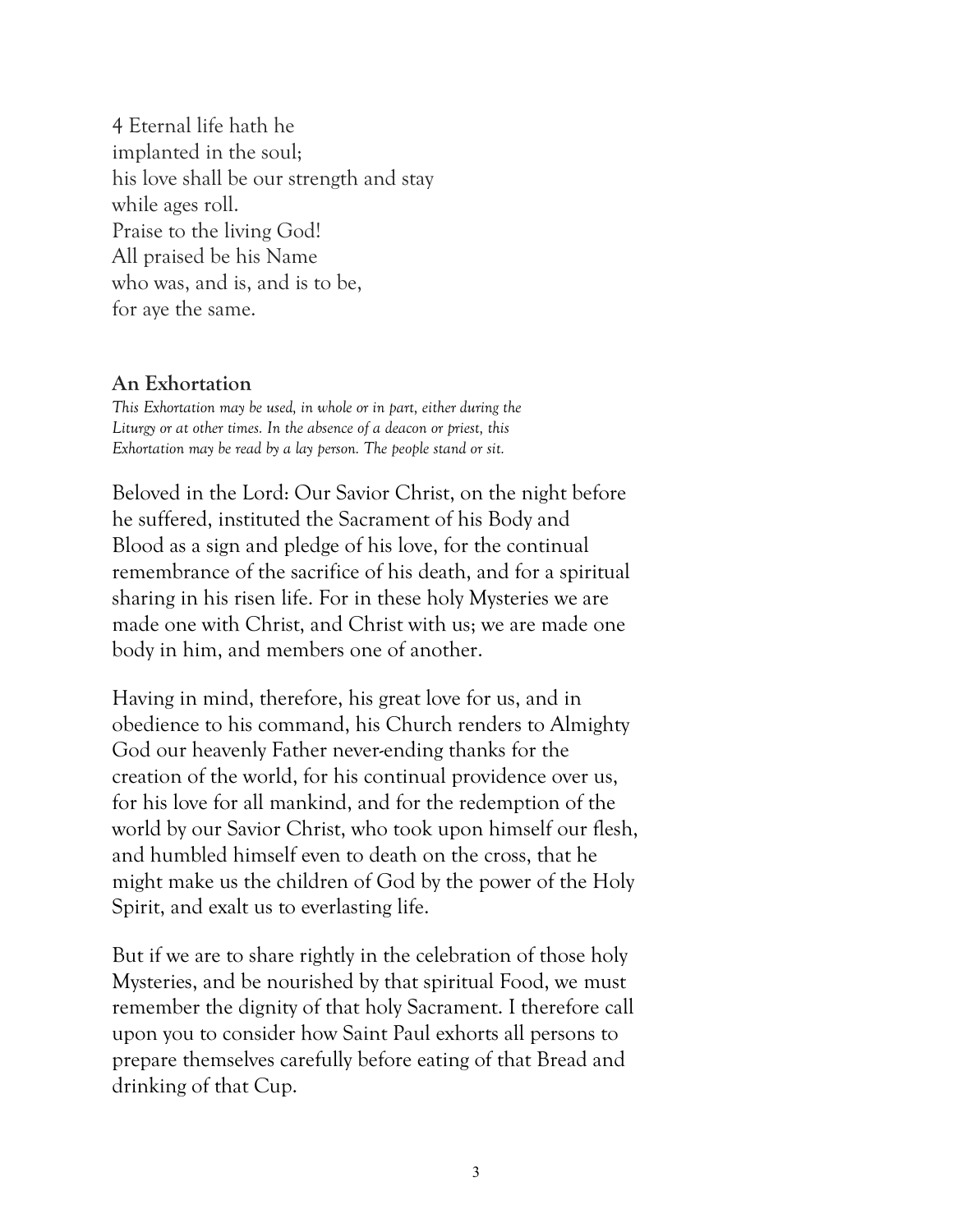For, as the benefit is great, if with penitent hearts and living faith we receive the holy Sacrament, so is the danger great, if we receive it improperly, not recognizing the Lord's Body. Judge yourselves, therefore, lest you be judged by the Lord.

Examine your lives and conduct by the rule of God's commandments, that you may perceive wherein you have offended in what you have done or left undone, whether in thought, word, or deed. And acknowledge your sins before Almighty God, with full purpose of amendment of life, being ready to make restitution for all injuries and wrongs done by you to others; and also being ready to forgive those who have offended you, in order that you yourselves may be forgiven. And then, being reconciled with one another, come to the banquet of that most heavenly Food.

And if, in your preparation, you need help and counsel, then go and open your grief to a discreet and understanding priest, and confess your sins, that you may receive the benefit of absolution, and spiritual counsel and advice; to the removal of scruple and doubt, the assurance of pardon, and the strengthening of your faith.

To Christ our Lord who loves us, and washed us in his own blood, and made us a kingdom of priests to serve his God and Father, to him be glory in the Church evermore. Through him let us offer continually the sacrifice of praise, which is our bounden duty and service, and, with faith in him, come boldly before the throne of grace [and humbly confess our sins to Almighty God].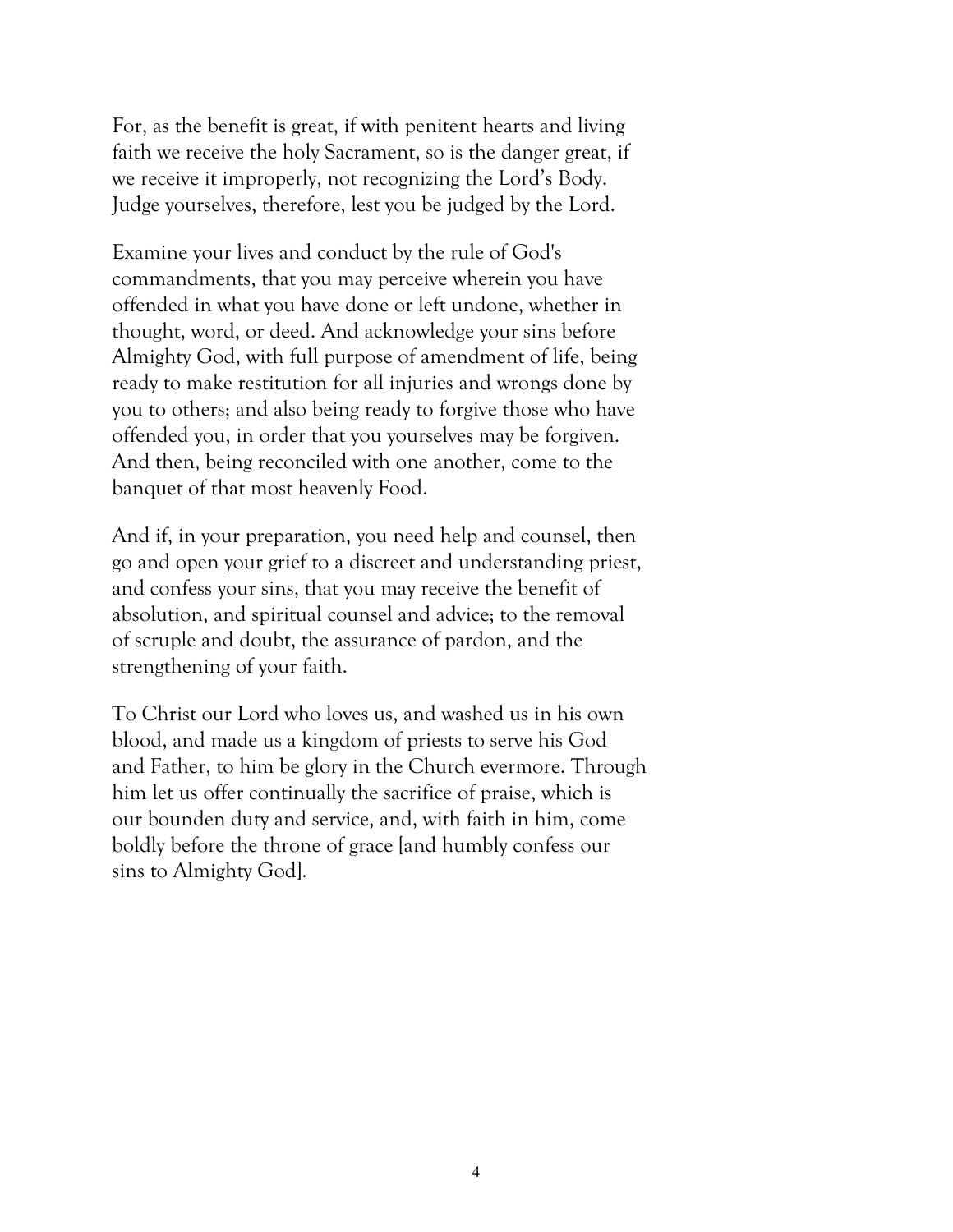## **A Penitential Order: Rite II**

*The people standing, the Celebrant says*

 Bless the Lord who forgives all our sins; *People* His mercy endures for ever.

Jesus said, "The first commandment is this: Hear, O Israel: The Lord your God is the only Lord. Love the Lord your God with all your heart, with all your soul, with all your mind, and with all your strength. The second is this: Love your neighbor as yourself. There is no commandment greater than these." *Mark 12:29-31*

If we say that we have no sin, we deceive ourselves, and the truth is not in us. But if we confess our sins, God, who is faithful and just, will forgive our sins and cleanse us from all unrighteousness. *1 John 1:8,9*

Since we have a great high priest who has passed through the heavens, Jesus, the Son of God, let us with confidence draw near to the throne of grace, that we may receive mercy and find grace to help in time of need. *Hebrews 4:14,16*

*The Deacon or Celebrant then says* Let us confess our sins against God and our neighbor.

*Silence may be kept.*

*Minister and People* Most merciful God, we confess that we have sinned against you in thought, word, and deed, by what we have done, and by what we have left undone. We have not loved you with our whole heart; we have not loved our neighbors as ourselves. We are truly sorry and we humbly repent. For the sake of your Son Jesus Christ, have mercy on us and forgive us;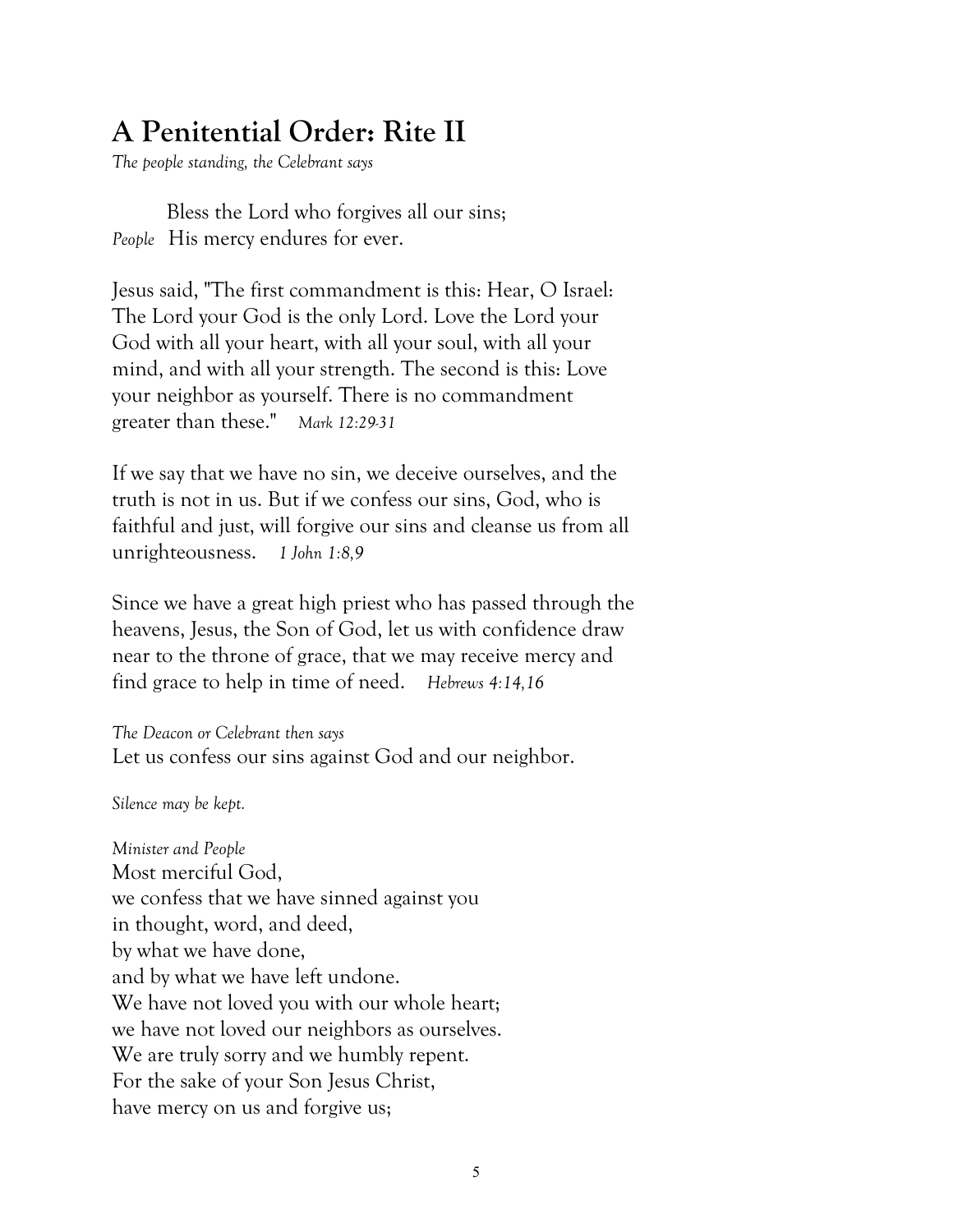that we may delight in your will, and walk in your ways, to the glory of your Name. Amen.

*The Bishop when present, or the Priest, stands and says* Almighty God have mercy on you, forgive you all your sins through our Lord Jesus Christ, strengthen you in all goodness, and by the power of the Holy Spirit keep you in eternal life. *Amen.*

Lord, have mercy. *Christ, have mercy.* Lord, have mercy.

### **The Collect of the Day**

*The Celebrant says to the people*

The Lord be with you. *People* And also with you. *Celebrant* Let us pray.

*The Celebrant says the Collect.*

Almighty God, you know that we have no power in ourselves to help ourselves: Keep us both outwardly in our bodies and inwardly in our souls, that we may be defended from all adversities which may happen to the body, and from all evil thoughts which may assault and hurt the soul; through Jesus Christ our Lord, who lives and reigns with you and the Holy Spirit, one God, for ever and ever. *Amen.*

Gracious God, through the movement of your Holy Spirit, strengthen us here at St. Paul's by-the-Sea and in the Diocese of Easton as an inviting and welcoming people; receive our worship, nurture our life in Christ that we may evermore faithfully serve all your people, both near and far; this we pray through Jesus Christ our Lord. *Amen*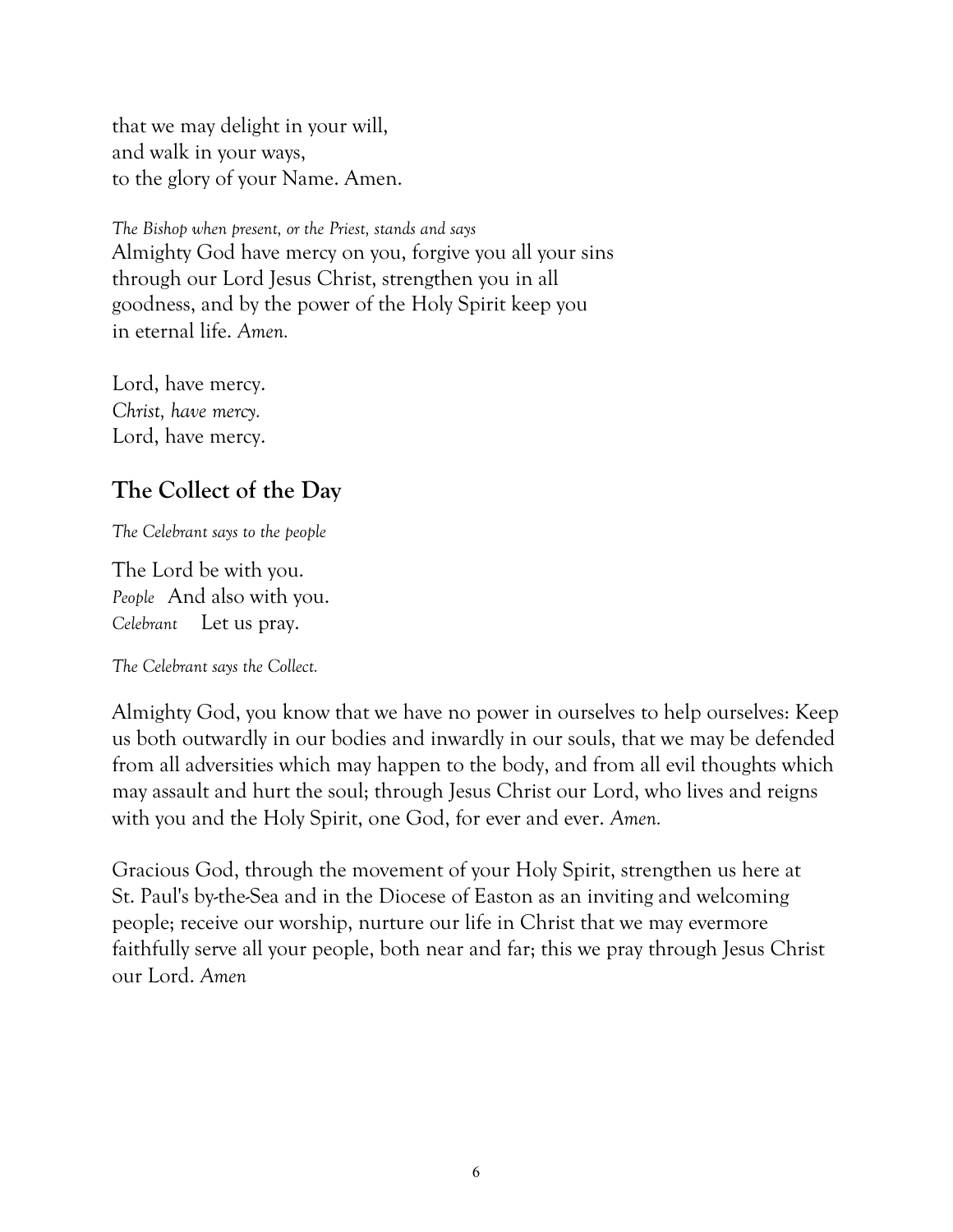### **The Lessons**

*The people sit. One or two Lessons, as appointed, are read, the Reader first saying*

*A Reading (Lesson) from the Book of Exodus, the 20th chapter beginning at the first verse*

Then God spoke all these words:

I am the LORD your God, who brought you out of the land of Egypt, out of the house of slavery; you shall have no other gods before me.

You shall not make for yourself an idol, whether in the form of anything that is in heaven above, or that is on the earth beneath, or that is in the water under the earth. You shall not bow down to them or worship them; for I the LORD your God am a jealous God, punishing children for the iniquity of parents, to the third and the fourth generation of those who reject me, but showing steadfast love to the thousandth generation of those who love me and keep my commandments.

You shall not make wrongful use of the name of the LORD your God, for the LORD will not acquit anyone who misuses his name.

Remember the sabbath day, and keep it holy. For six days you shall labour and do all your work. But the seventh day is a sabbath to the LORD your God; you shall not do any work—you, your son or your daughter, your male or female slave, your livestock, or the alien resident in your towns. For in six days the LORD made heaven and earth, the sea, and all that is in them, but rested the seventh day; therefore the LORD blessed the sabbath day and consecrated it.

Honor your father and your mother, so that your days may be long in the land that the LORD your God is giving you.

You shall not murder.

You shall not commit adultery.

You shall not steal.

You shall not bear false witness against your neighbor.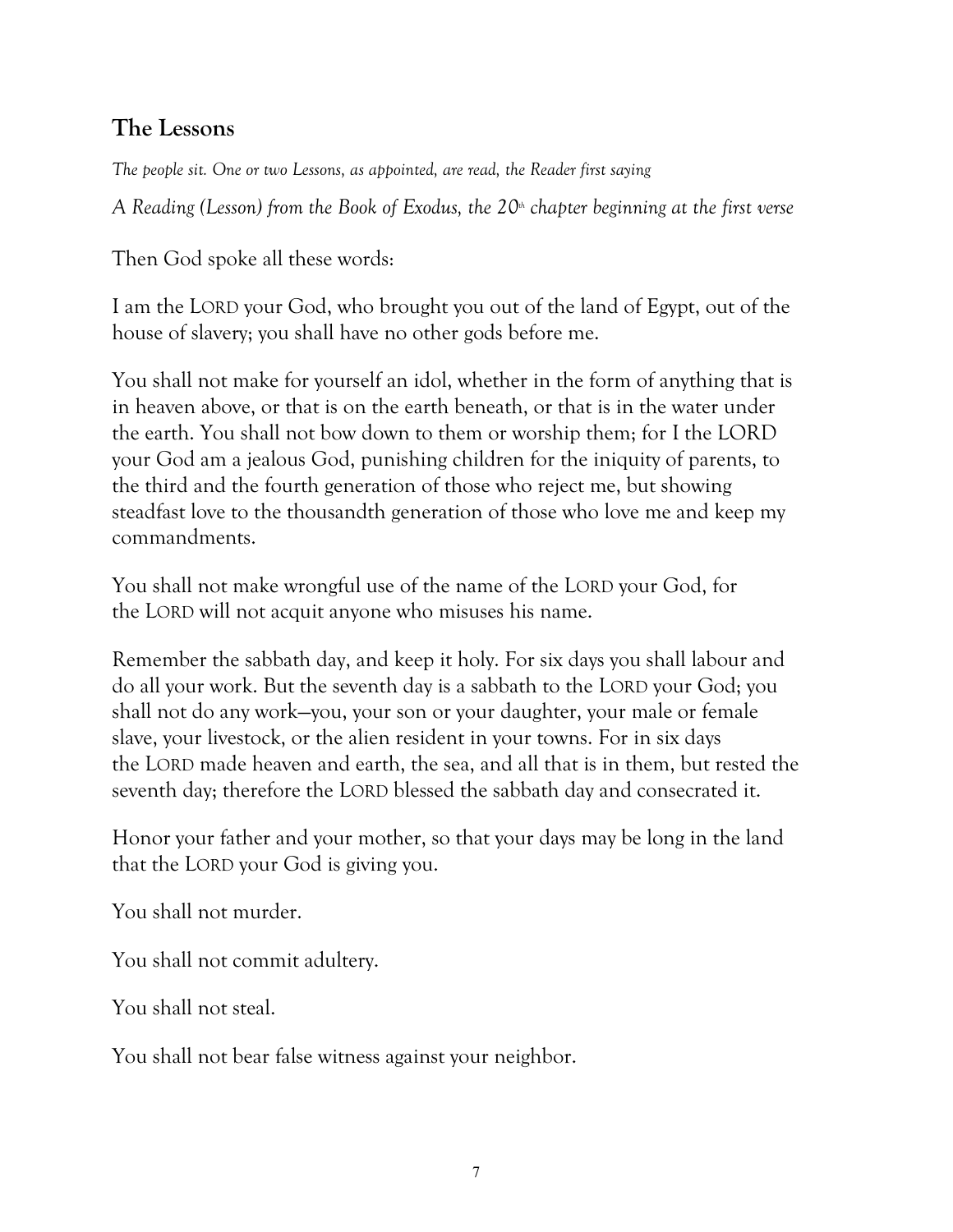You shall not covet your neighbor's house; you shall not covet your neighbor's wife, or male or female slave, or ox, or donkey, or anything that belongs to your neighbor.

*After each Reading, the Reader may say* The Word of the Lord. *People* Thanks be to God.

#### **Psalm 19**

- 1 The heavens declare the glory of God, \* and the firmament shows his handiwork.
- 2 One day tells its tale to another, \* and one night imparts knowledge to another.
- 3 Although they have no words or language, \* and their voices are not heard,
- 4 Their sound has gone out into all lands, \* and their message to the ends of the world.
- 5 In the deep has he set a pavilion for the sun; \* it comes forth like a bridegroom out of his chamber; it rejoices like a champion to run its course.
- 6 It goes forth from the uttermost edge of the heavens and runs about to the end of it again; \* nothing is hidden from its burning heat.
- 7 The law of the LORD is perfect and revives the soul; \* the testimony of the LORD is sure and gives wisdom to the innocent.
- 8 The statutes of the LORD are just and rejoice the heart; \* the commandment of the LORD is clear and gives light to the eyes.
- 9 The fear of the LORD is clean and endures for ever; \* the judgments of the LORD are true and righteous altogether.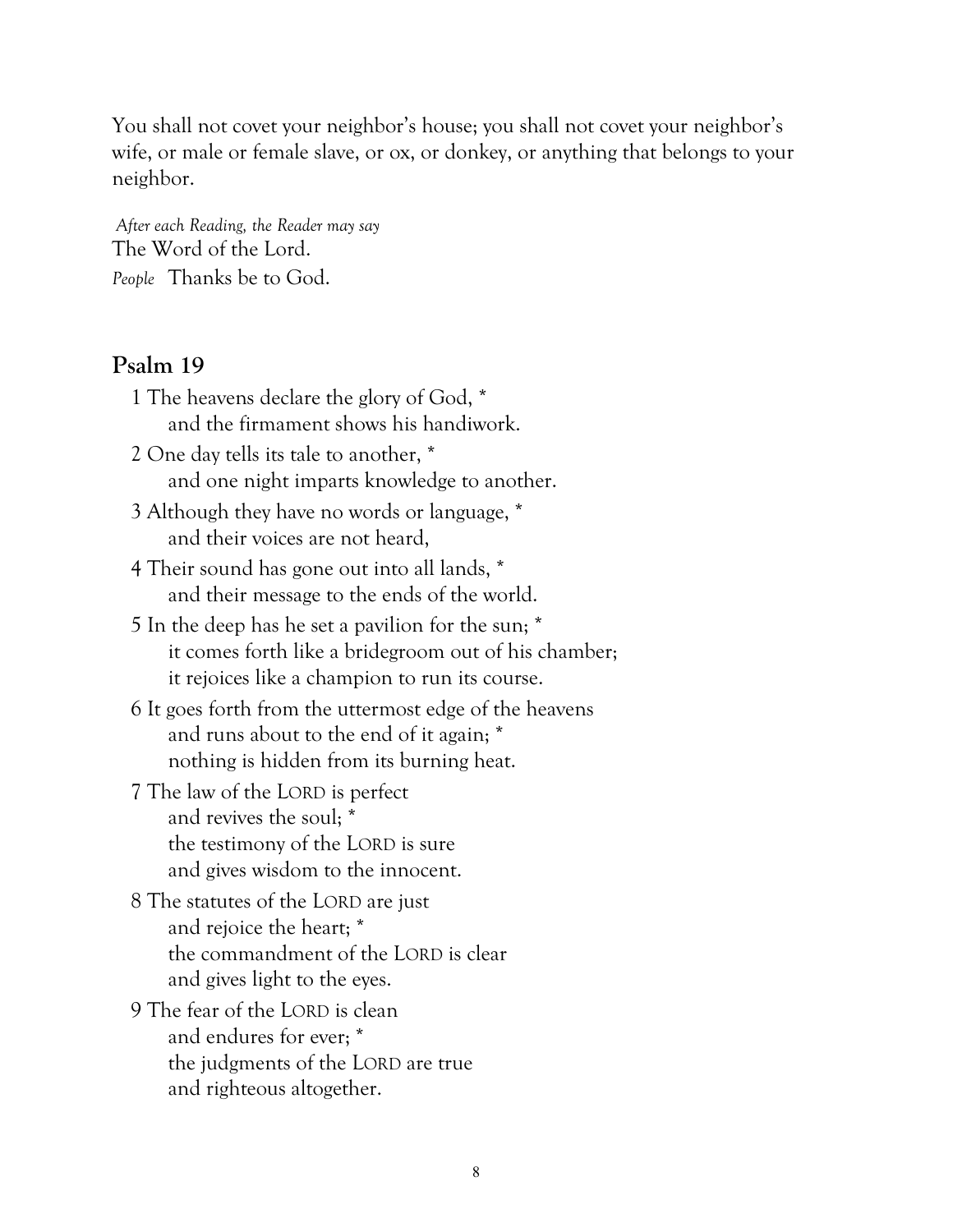- 10 More to be desired are they than gold, more than much fine gold, \* sweeter far than honey, than honey in the comb.
- 11 By them also is your servant enlightened, \* and in keeping them there is great reward.
- 12 Who can tell how often he offends? \* cleanse me from my secret faults.
- 13 Above all, keep your servant from presumptuous sins; let them not get dominion over me; \* then shall I be whole and sound, and innocent of a great offense.
- 14 Let the words of my mouth and the meditation of my heart be acceptable in your sight, \* O LORD, my strength and my redeemer.

### **Epistle**

*A Reading (Lesson) from 1 Corinthians, the 1 st chapter beginning at the eighteenth verse.* The message about the cross is foolishness to those who are perishing, but to us who are being saved it is the power of God. For it is written,

"I will destroy the wisdom of the wise, and the discernment of the discerning I will thwart."

Where is the one who is wise? Where is the scribe? Where is the debater of this age? Has not God made foolish the wisdom of the world? For since, in the wisdom of God, the world did not know God through wisdom, God decided, through the foolishness of our proclamation, to save those who believe. For Jews demand signs and Greeks desire wisdom, but we proclaim Christ crucified, a stumbling block to Jews and foolishness to Gentiles, but to those who are the called, both Jews and Greeks, Christ the power of God and the wisdom of God. For God's foolishness is wiser than human wisdom, and God's weakness is stronger than human strength.

*After each Reading, the Reader may say* The Word of the Lord. *People* Thanks be to God.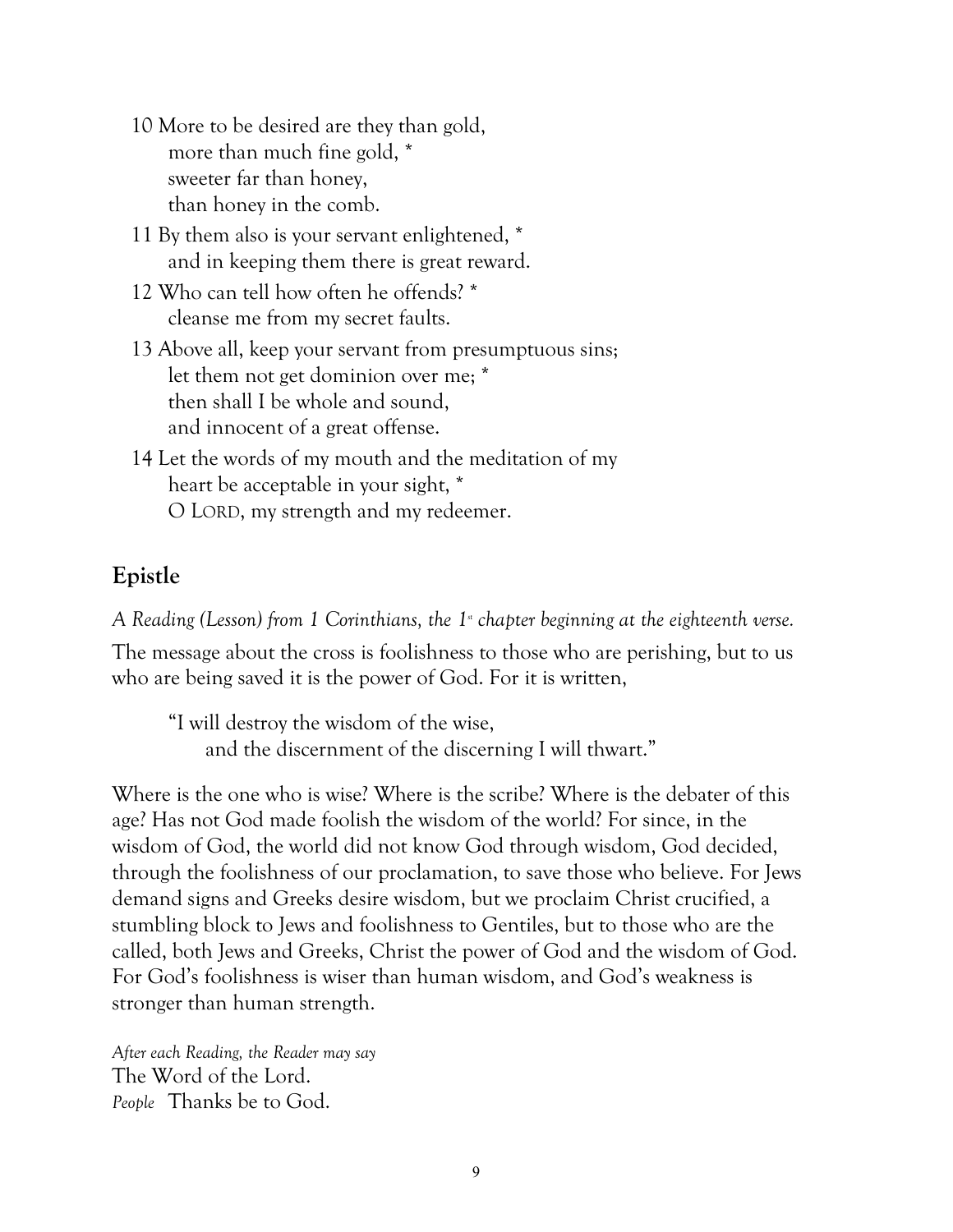#### **Sequence Hymn: Hymnal 1982, #685**

1 Rock of ages, cleft for me, let me hide myself in thee; let the water and the blood from thy wounded side which flowed, be of sin the double cure, cleanse me from its guilt and power.

2 Should my tears for ever flow, should my zeal no languor know, all for sin could not atone; thou must save, and thou alone; in my hand no price I bring, simply to thy cross I cling.

3 While I draw this fleeting breath, when mine eyelids close in death, when I rise to worlds unknown and behold thee on thy throne, Rock of ages, cleft for me, let me hide myself in thee.

#### **Gospel**

*Then, all standing, the Deacon or a Priest reads the Gospel, first saying*

The Holy Gospel of our Lord Jesus Christ according to John. *People* Glory to you, Lord Christ.

The Passover of the Jews was near, and Jesus went up to Jerusalem. In the temple he found people selling cattle, sheep, and doves, and the money changers seated at their tables. Making a whip of cords, he drove all of them out of the temple, both the sheep and the cattle. He also poured out the coins of the money changers and overturned their tables. He told those who were selling the doves, "Take these things out of here! Stop making my Father's house a marketplace!" His disciples remembered that it was written, "Zeal for your house will consume me." The Jews then said to him, "What sign can you show us for doing this?" Jesus answered them, "Destroy this temple, and in three days I will raise it up." The Jews then said, "This temple has been under construction for forty-six years, and will you raise it up in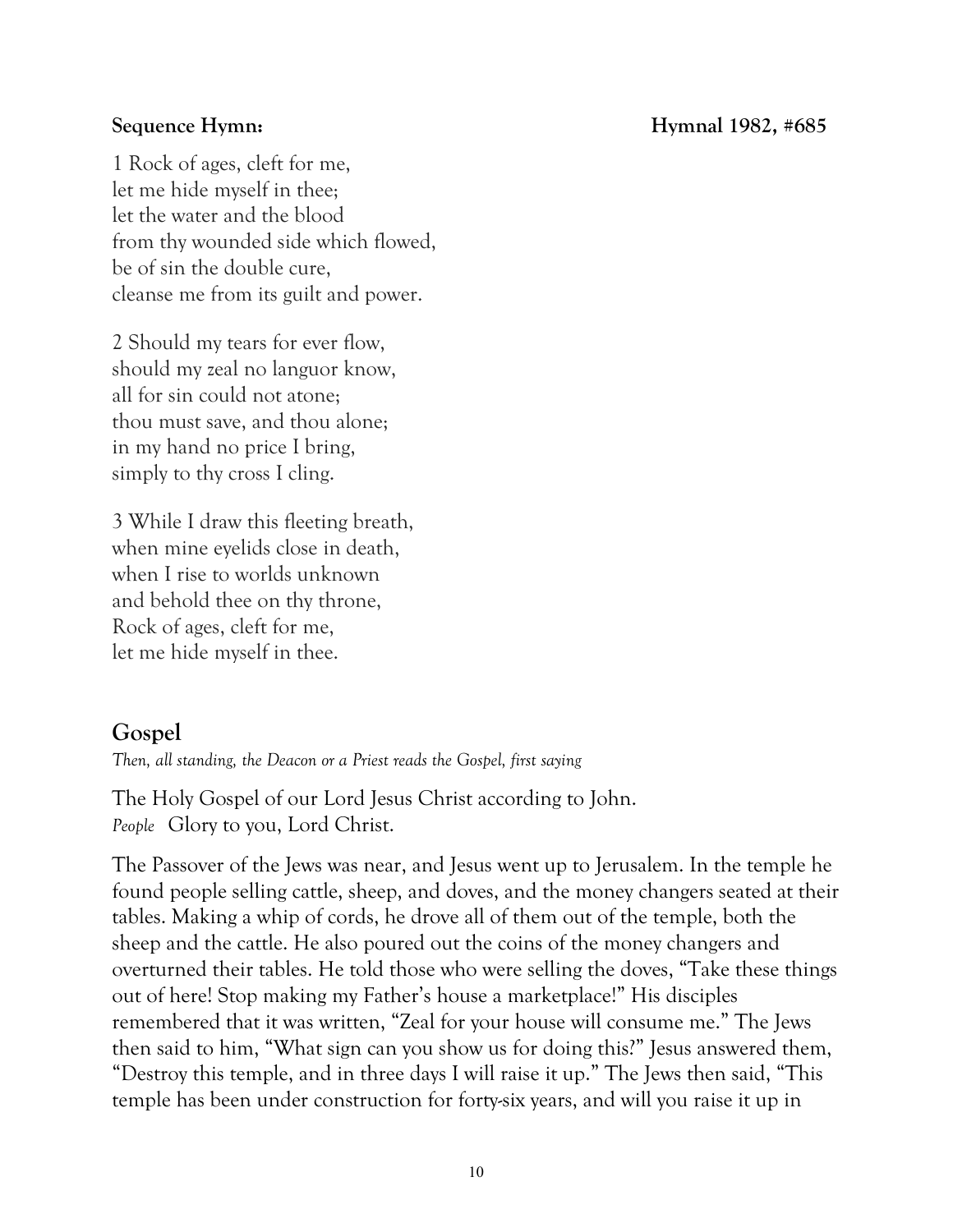three days?" But he was speaking of the temple of his body. After he was raised from the dead, his disciples remembered that he had said this; and they believed the scripture and the word that Jesus had spoken.

*After the Gospel, the Reader says* The Gospel of the Lord. *People* Praise to you, Lord Christ.

**The Sermon** *The Reverend Ronald Knapp*

*On Sundays and other Major Feasts there follows, all standing*

#### **The Nicene Creed**

We believe in one God, the Father, the Almighty, maker of heaven and earth, of all that is, seen and unseen. We believe in one Lord, Jesus Christ, the only Son of God, eternally begotten of the Father, God from God, Light from Light, true God from true God, begotten, not made, of one Being with the Father. Through him all things were made. For us and for our salvation he came down from heaven: by the power of the Holy Spirit he became incarnate from the Virgin Mary, and was made man. For our sake he was crucified under Pontius Pilate; he suffered death and was buried. On the third day he rose again in accordance with the Scriptures; he ascended into heaven and is seated at the right hand of the Father.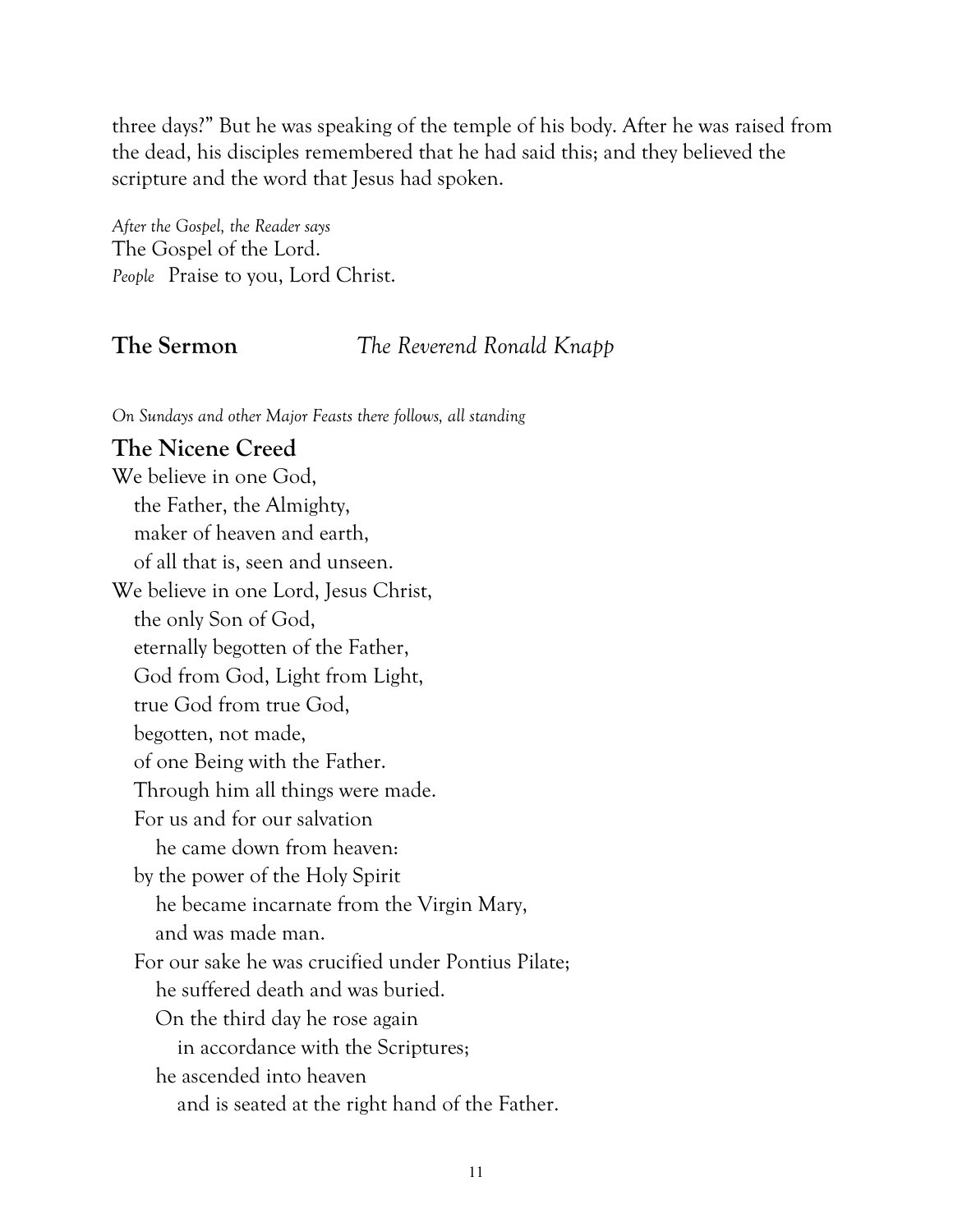He will come again in glory to judge the living and the dead, and his kingdom will have no end. We believe in the Holy Spirit, the Lord, the giver of life, who proceeds from the Father and the Son. With the Father and the Son he is worshiped and glorified. He has spoken through the Prophets. We believe in one holy catholic and apostolic Church. We acknowledge one baptism for the forgiveness of sins. We look for the resurrection of the dead,

and the life of the world to come. *Amen*.

### **The Prayers of the People**

Form I

*The Leader and People pray responsively* 

With all our heart and with all our mind, let us pray to the Lord, saying, "Lord, have mercy."

For the peace from above, for the loving kindness of God, and for the salvation of our souls, let us pray to the Lord. *Lord, have mercy*.

For the peace of the world, for the welfare of the holy Church of God, and for the unity of all peoples, let us pray to the Lord. *Lord, have mercy*.

For our Bishop, and for all the clergy and people, let us pray to the Lord. *Lord, have mercy*.

For our President, for the leaders of the nations, and for all in authority, let us pray to the Lord. *Lord, have mercy*.

For this city, for every city and community, and for those who live in them, let us pray to the Lord. *Lord, have mercy*.

For seasonable weather, and for an abundance of the fruits of the earth, let us pray to the Lord. *Lord, have mercy*.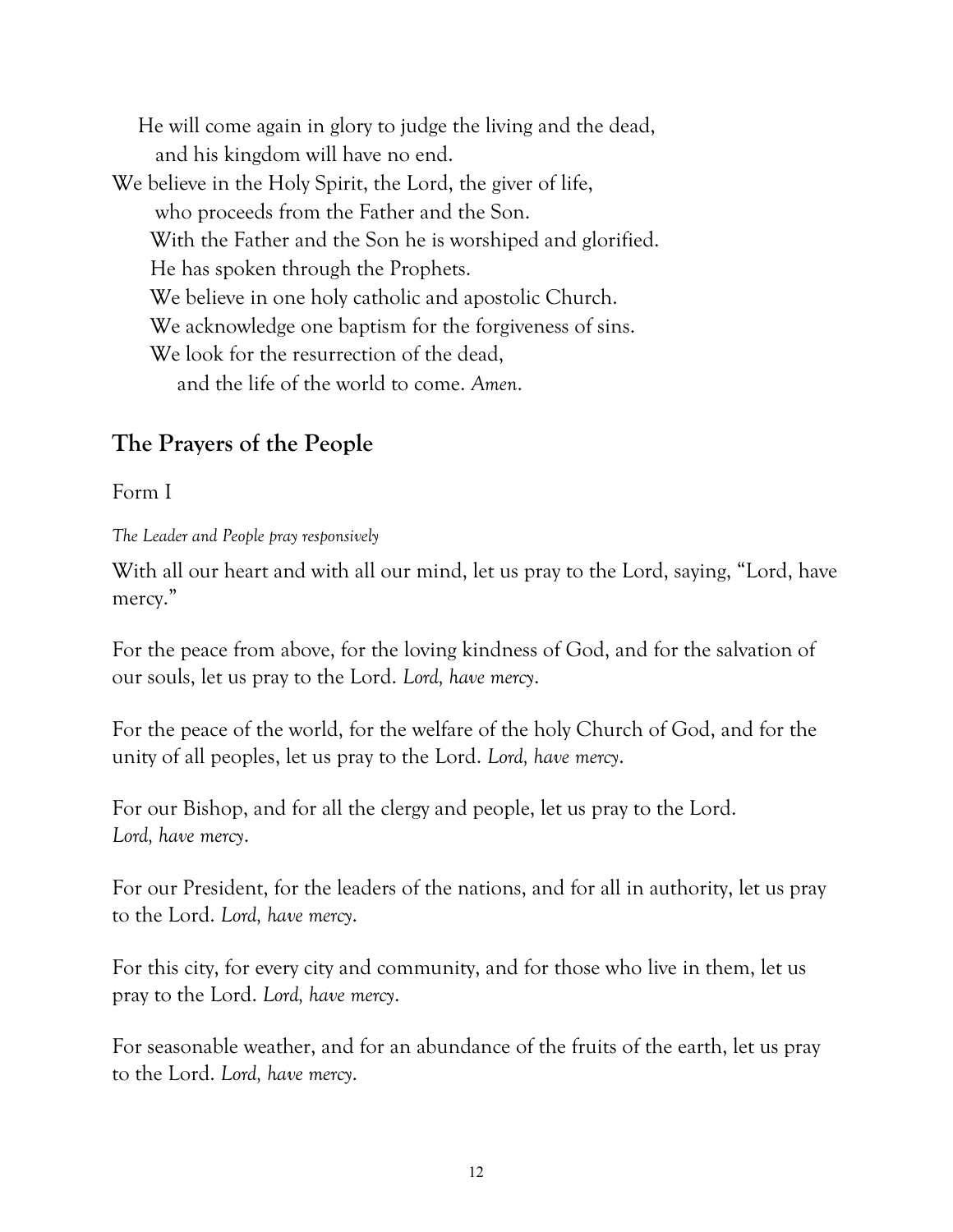For the good earth which God has given us, and for the wisdom and will to conserve it, let us pray to the Lord. *Lord, have mercy*.

For those who travel on land, on water, or in the air [or through outer space], let us pray to the Lord. *Lord, have mercy*.

For the aged and infirm, for the widowed and orphans, and for the sick and the suffering, let us pray to the Lord. *Lord, have mercy*.

For \_\_\_\_\_\_\_\_\_\_\_ , let us pray to the Lord. *Lord, have mercy*.

For the poor and the oppressed, for the unemployed and the destitute, for prisoners and captives, and for all who remember and care for them, let us pray to the Lord. *Lord, have mercy*.

For all who have died in the hope of the resurrection, and for all the departed, let us pray to the Lord. *Lord, have mercy*.

For deliverance from all danger, violence, oppression, and degradation, let us pray to the Lord. *Lord, have mercy*.

For the absolution and remission of our sins and offenses, let us pray to the Lord. *Lord, have mercy*.

That we may end our lives in faith and hope, without suffering and without reproach, let us pray to the Lord. *Lord, have mercy*.

Defend us, deliver us, and in thy compassion protect us, O Lord, by thy grace. *Lord, have mercy*.

In the communion of St. Paul, and of all the saints, let us commend ourselves, and one another, and all our life, to Christ our God. *To thee, O Lord our God*.

*Silence The Celebrant adds a concluding Collect*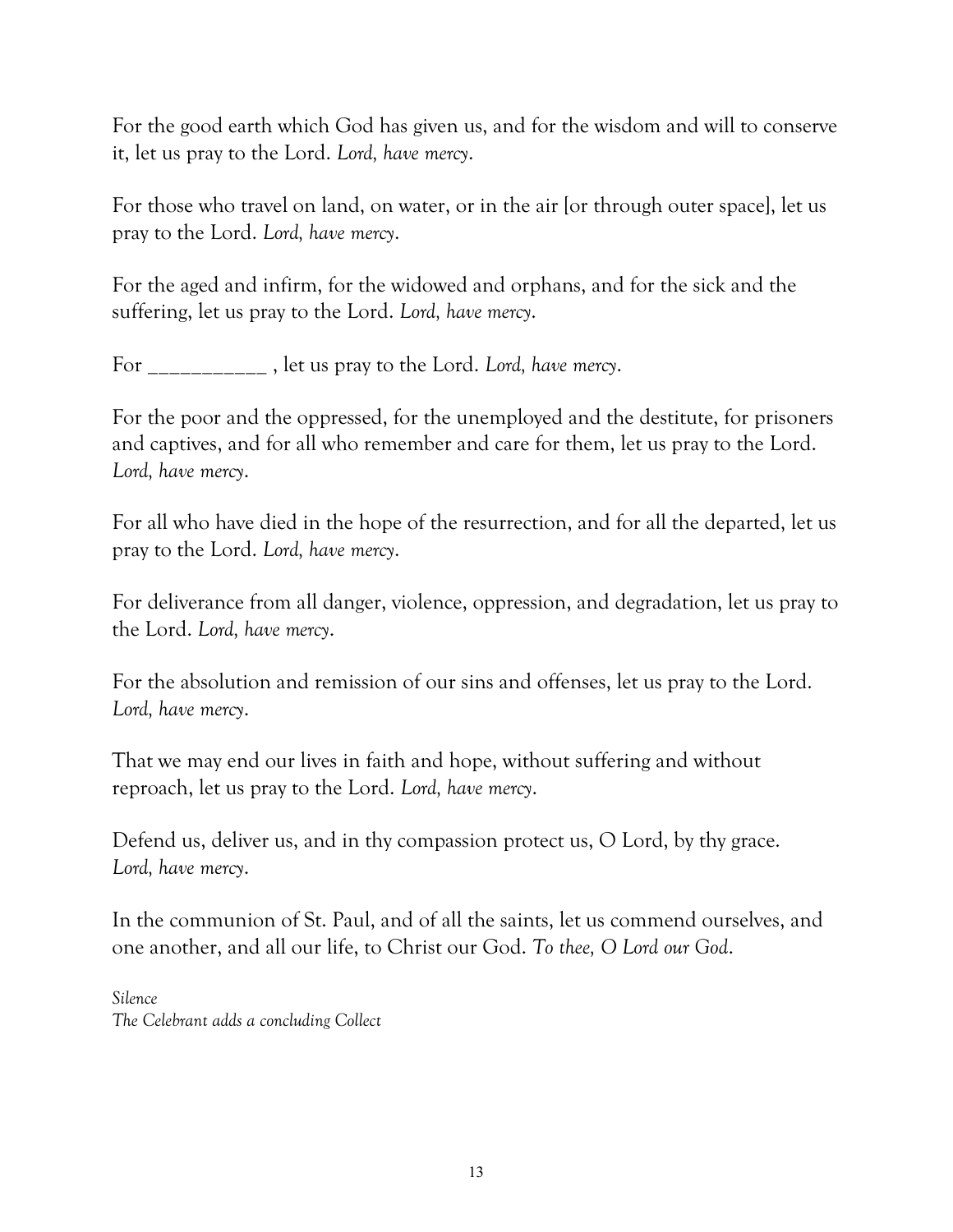Eternal God, in whose perfect kingdom no sword is drawn but the sword of righteousness, no strength known but the strength of love: So mightily spread abroad your Spirit, that all peoples may be gathered together under the banner of the Prince of Peace, as children of one God and Creator of us all; to whom be dominion and glory, now and forever.

– For Peace, Book of Common Prayer, p. 815

Oh God, you made us in your own image and redeemed us through Jesus your son. Look now with compassion on the entire human family; and particularly this part of the family, in the United States, and those in our nation's capital; take away the arrogance and hatred which infect our hearts; break down the walls that separate us; unite us in bonds of love; and work through our struggle and confusion to accomplish your purposes on earth; that, in your good time, all nations and races may serve you in harmony around your heavenly throne; through Jesus Christ our Lord. Amen.

– For the Human Family, Book of Common Prayer, p. 815

#### **The Peace**

*All stand. The Celebrant says to the people*

The peace of the Lord be always with you. *People* And also with you.

*Then the Ministers and People may greet one another in the name of the Lord.*

**Hymn: Hymnal 1982, #641**

1 Lord Jesus, think on me, and purge away my sin; from harmful passions set me free, and make me pure within.

2 Lord Jesus, think on me, with care and woe oppressed; let me thy loving servant be, and taste thy promised rest.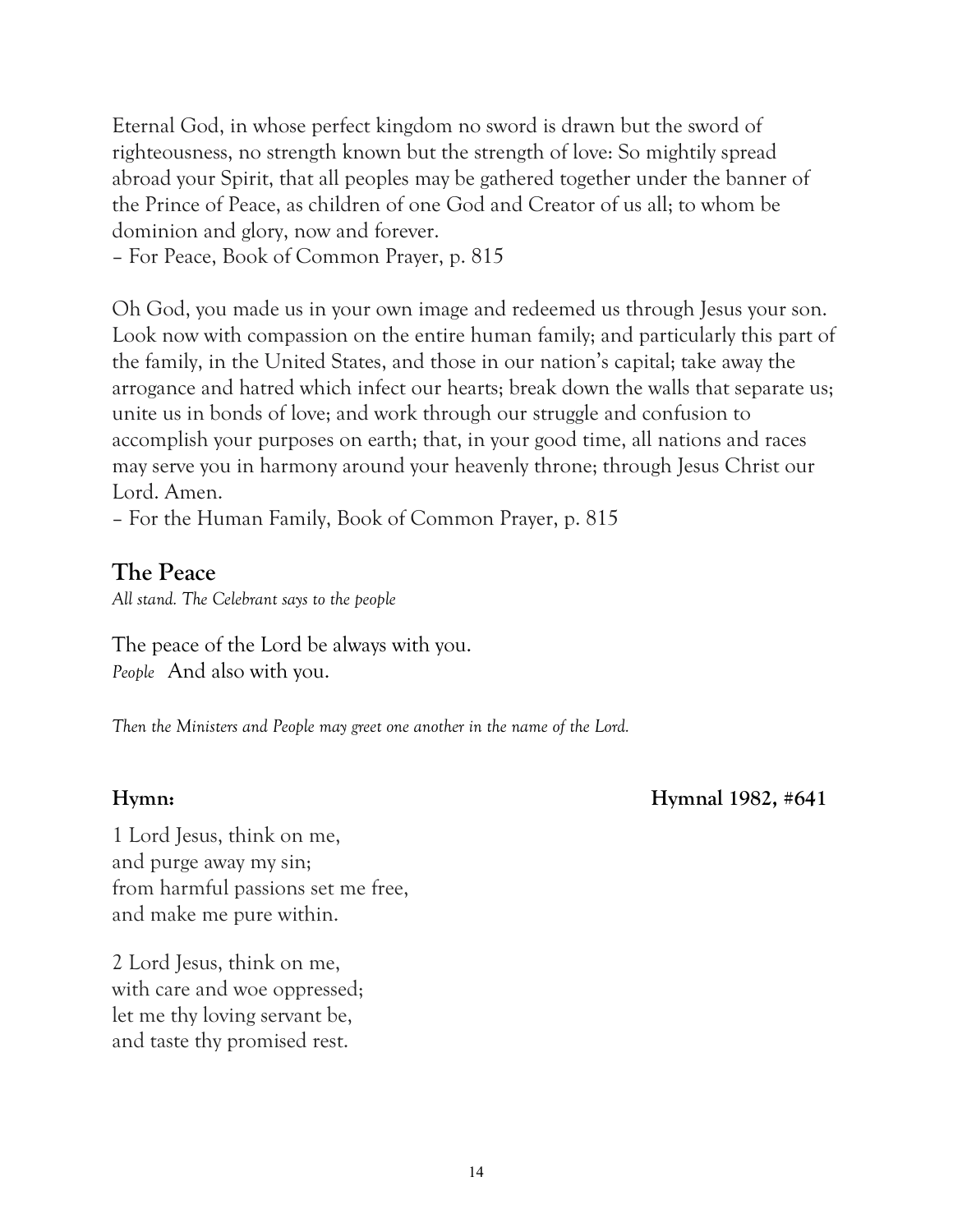3 Lord Jesus, think on me, nor let me go astray; through darkness and perplexity point thou the heavenly way.

4 Lord Jesus, think on me, that, when the flood is passed, I may the eternal brightness see, and share thy joy at last.

## **Eucharistic Prayer B**

*The people remain standing. The Celebrant, whether bishop or priest, faces them and sings or says*

The Lord be with you.

*People* And also with you.

*Celebrant* Lift up your hearts.

*People* We lift them to the Lord.

*Celebrant* Let us give thanks to the Lord our God.

*People* It is right to give him thanks and praise.

*Then, facing the Holy Table, the Celebrant proceeds*

It is right, and a good and joyful thing, always and everywhere to give thanks to you, Father Almighty, Creator of heaven and earth.

*Here a Proper Preface is sung or said on all Sundays, and on other occasions as appointed.*

Therefore we praise you, joining our voices with Angels and Archangels and with all the company of heaven, who for ever sing this hymn to proclaim the glory of your Name: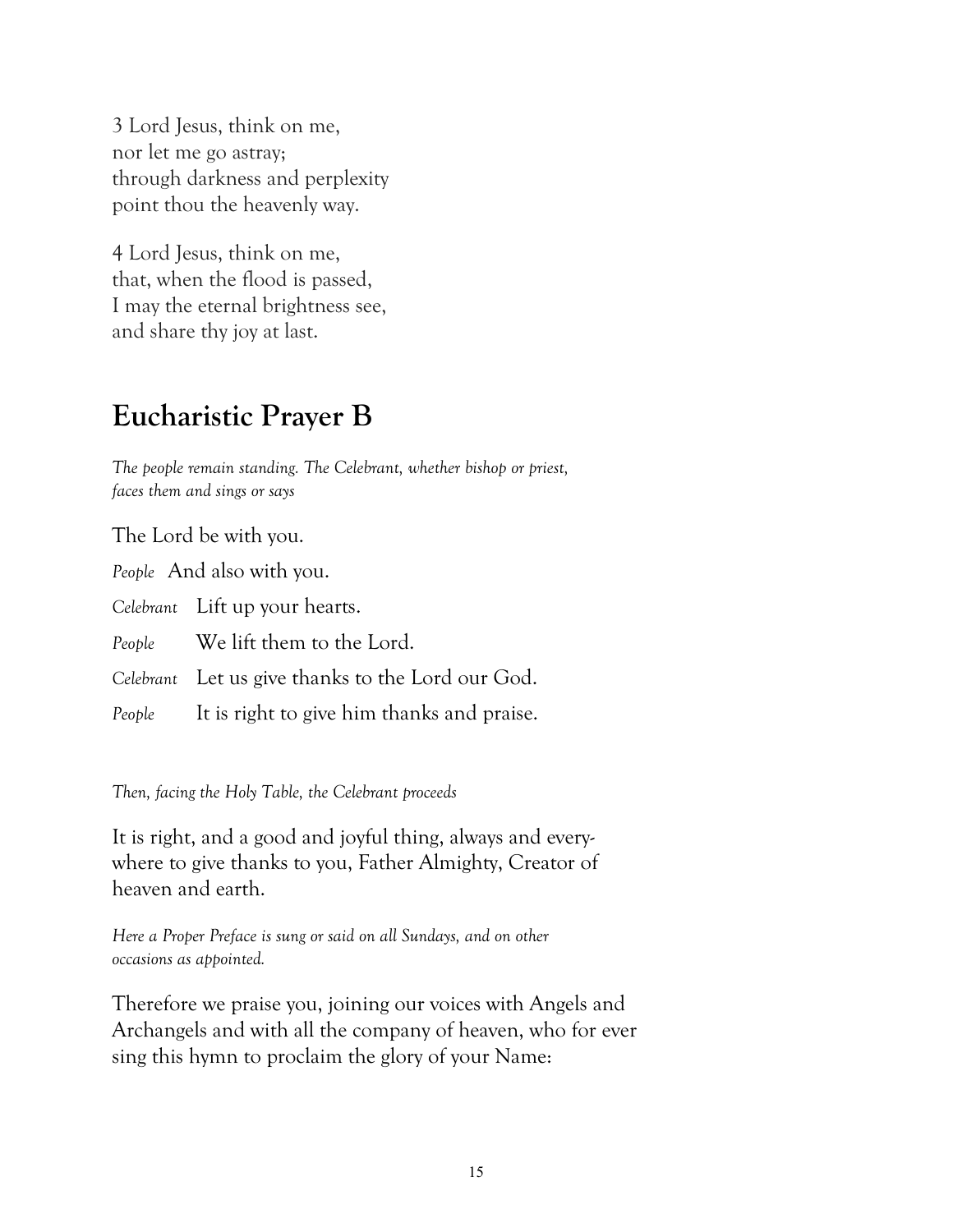#### *Celebrant and People*

Holy, Holy, Holy Lord, God of power and might, heaven and earth are full of your glory. Hosanna in the highest. Blessed is he who comes in the name of the Lord. Hosanna in the highest.

*The people stand or kneel. Then the Celebrant continues*

We give thanks to you, O God, for the goodness and love which you have made known to us in creation; in the calling of Israel to be your people; in your Word spoken through the prophets; and above all in the Word made flesh, Jesus, your Son. For in these last days you sent him to be incarnate from the Virgin Mary, to be the Savior and Redeemer of the world. In him, you have delivered us from evil, and made us worthy to stand before you. In him, you have brought us out of error into truth, out of sin into righteousness, out of death into life.

*At the following words concerning the bread, the Celebrant is to hold it, or to lay a hand upon it; and at the words concerning the cup, to hold or place a hand upon the cup and any other vessel containing wine to be consecrated.*

On the night before he died for us, our Lord Jesus Christ took bread; and when he had given thanks to you, he broke it, and gave it to his disciples, and said, "Take, eat: This is my Body, which is given for you. Do this for the remembrance of me."

After supper he took the cup of wine; and when he had given thanks, he gave it to them, and said, "Drink this, all of you: This is my Blood of the new Covenant, which is shed for you and for many for the forgiveness of sins. Whenever you drink it, do this for the remembrance of me."

Therefore, according to his command, O Father,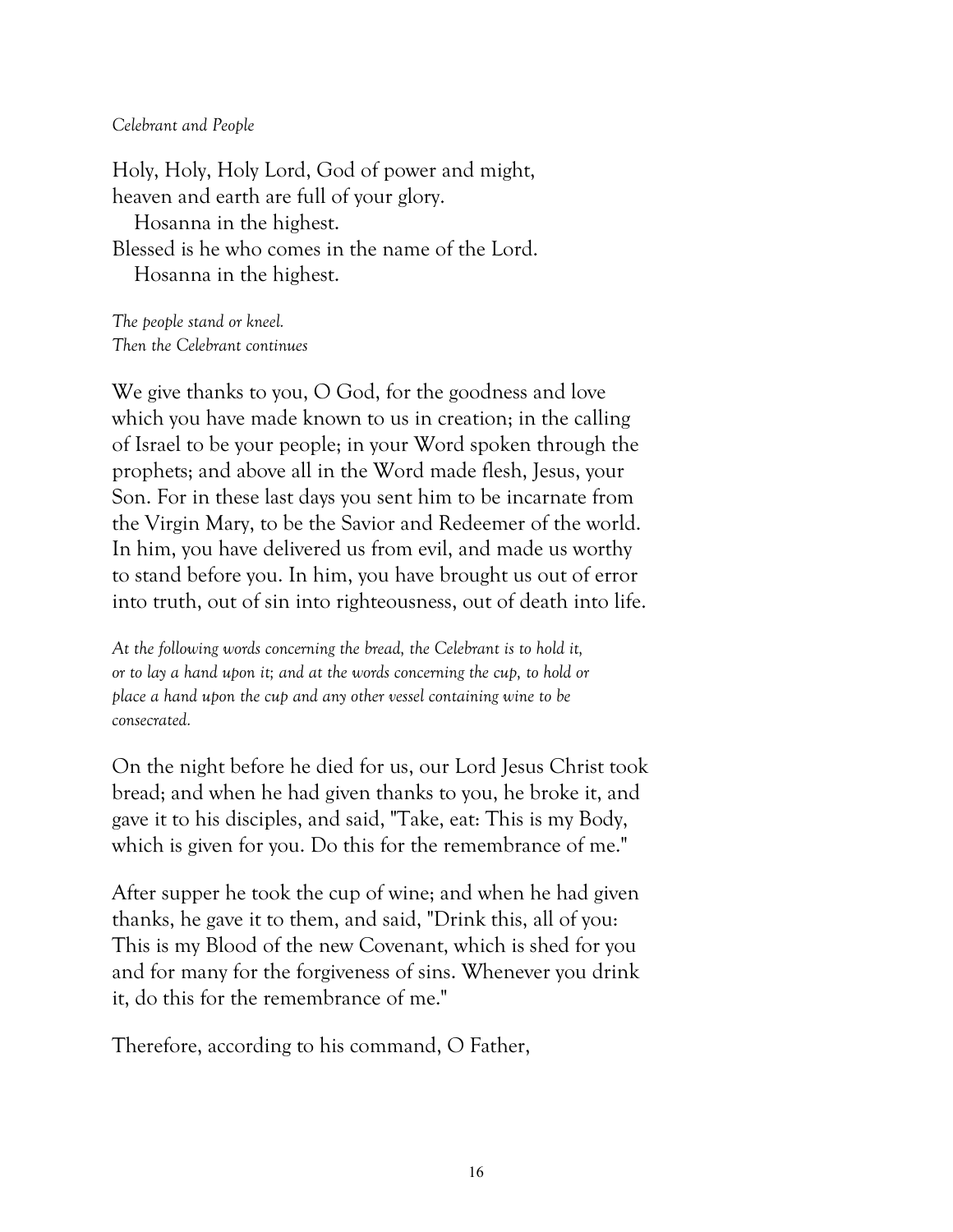*Celebrant and People*

We remember his death, We proclaim his resurrection, We await his coming in glory;

#### *The Celebrant continues*

And we offer our sacrifice of praise and thanksgiving to you, O Lord of all; presenting to you, from your creation, this bread and this wine.

We pray you, gracious God, to send your Holy Spirit upon these gifts that they may be the Sacrament of the Body of Christ and his Blood of the new Covenant. Unite us to your Son in his sacrifice, that we may be acceptable through him, being sanctified by the Holy Spirit. In the fullness of time, put all things in subjection under your Christ, and bring us to that heavenly country where, with Blessed Paul and all your saints, we may enter the everlasting heritage of your sons and daughters; through Jesus Christ our Lord, the firstborn of all creation, the head of the Church, and the author of our salvation.

By him, and with him, and in him, in the unity of the Holy Spirit all honor and glory is yours, Almighty Father, now and for ever. *AMEN.*

And now, as our Savior Christ has taught us, we are bold to say,

*People and Celebrant* Our Father, who art in heaven, hallowed be thy Name, thy kingdom come, thy will be done, on earth as it is in heaven. Give us this day our daily bread.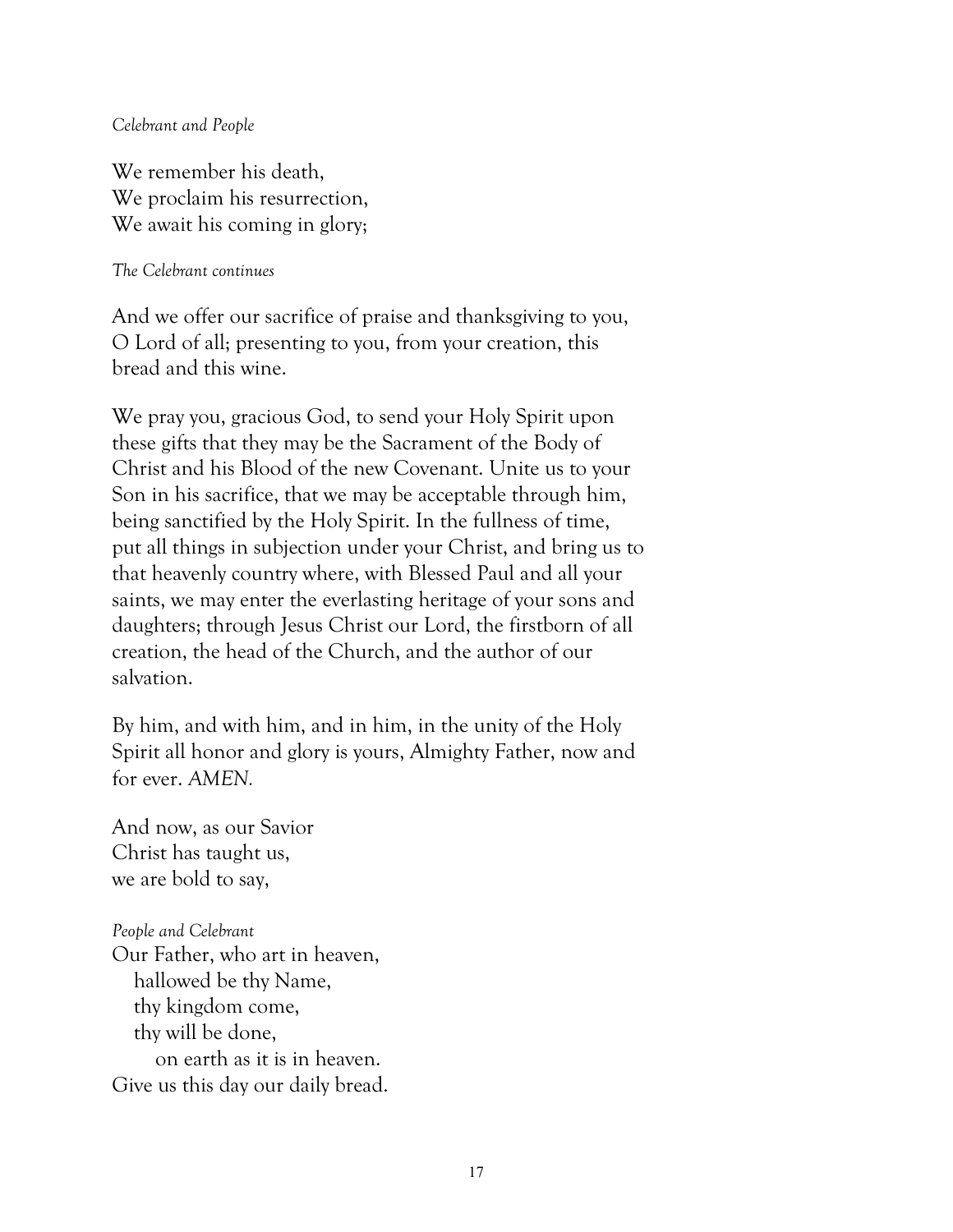And forgive us our trespasses, as we forgive those who trespass against us. And lead us not into temptation, but deliver us from evil. For thine is the kingdom, and the power, and the glory, for ever and ever. *Amen.*

#### **The Breaking of the Bread**

*The Celebrant breaks the consecrated Bread. A period of silence is kept.*

*Then may be sung or said* Christ our Passover is sacrificed for us; *Therefore let us keep the feast.*

*Facing the people, the Celebrant says the following Invitation*

The Gifts of God for the People of God.

*and may add*

Take them in remembrance that Christ died for you, and feed on him in your hearts by faith, with thanksgiving.

*The Bread and the Cup are given to the communicants with these words* The Body of Christ, the bread of heaven. [*Amen.*] The Blood of Christ, the cup of salvation. [*Amen.*] *After Communion, the Celebrant says* Let us pray.

#### *Celebrant and People*

Eternal God, heavenly Father, you have graciously accepted us as living members of your Son our Savior Jesus Christ, and you have fed us with spiritual food in the Sacrament of his Body and Blood. Send us now into the world in peace, and grant us strength and courage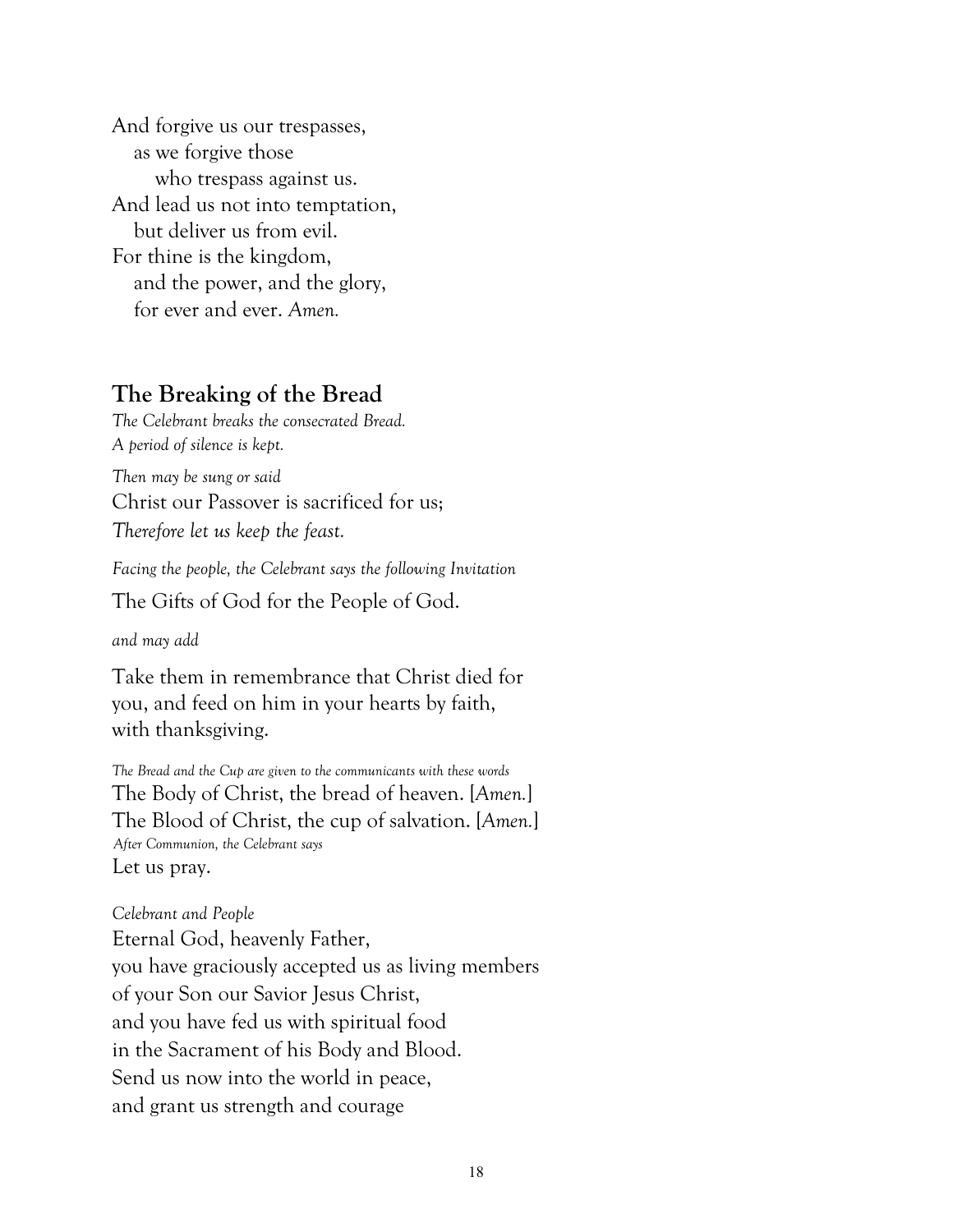to love and serve you with gladness and singleness of heart; through Christ our Lord. Amen.

*The Deacon, or the Celebrant, dismisses them with these words*

*Celebrant* Go in peace to love and serve the Lord. *People* Thanks be to God.

1 The spacious firmament on high, with all the blue ethereal sky, and spangled heavens, a shining frame, their great Original proclaim. The unwearied sun from day to day does his Creator's power display; and publishes to every land the work of an almighty hand.

2 Soon as the evening shades prevail, the moon takes up the wondrous tale, and nightly to the listening earth repeats the story of her birth: whilst all the stars that round her burn, and all the planets in their turn, confirm the tidings, as they roll and spread the truth from pole to pole.

3 What though in solemn silence all move round the dark terrestrial ball? What though no real voice nor sound amid their radiant orbs be found? In reason's ear they all rejoice, and utter forth a glorious voice; for ever singing as they shine, "The hand that made us is divine."

**Recessional Hymn: Hymnal 1982, #409**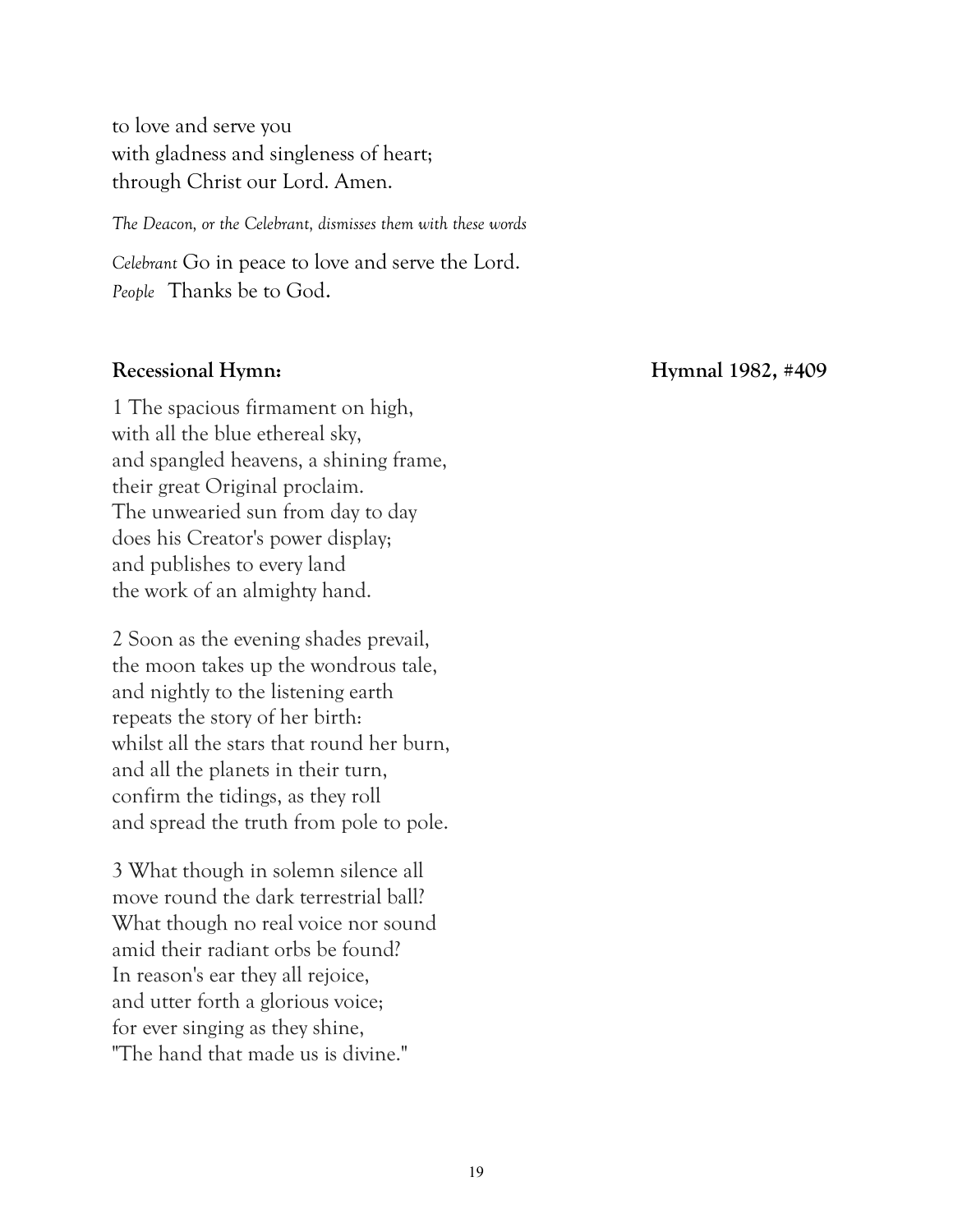## **Welcome to St. Paul's by-the-Sea Episcopal Church**

## **Prayer List**

Gary & Beverly Cooper, Robbie Whittington Joyce, Cathy, Shelton Watson, David Rouch, Danny Haberman, Joan Leatherwood, Christopher, Rachel Lee, Cindy Dreslin, Kyle Harmon, Shirley Connor, Yvonne Field, Nancy Turnbull, Joe Walcott, Jan West, Scott Burke, Jose Cabrera, Deborah Gooch, Jan Richardson, Joan Kamorowski, Melissa Martin, Ryan Fischer, Hannah Wolf, Julia Rayfield, Debbie Simpkins, Ember Poppiti, Max Long, Cary, Cathy & Mark Baxley, Katlyn, Mary Scott, Etta, Chris Lynch, Tom Stearns, David Warren, Aunua, Letty Trimper Hurst, Ann Smith, Ann Plowman, Margaret Hudson, Matt Leszcz & family, Kenneth Rudia, Catherin Hatfield, Rev. Penny Morrow, James Miller, John Anderson, Judy Hoffman, Andy Hales, Ken Toms, Brannon Thacker, Fr. Joe Rushton, Connie Mayers, Suzanne Zantzinger, Doug Dryden, Brian Friedman, Grace

The Family and Friends of Sylvia Tyler.

## **This Week We Pray For ...**

**Diocesan Cycle of Prayer:** Gracious God, guide and sustain your faithful people in your church in the Diocese of Easton as we virtually gather for our 153rd Annual Convention. Lead us to be your light and vessels of compassion and mercy, hospitality and reconciling presence. Inspire your church in this convention and beyond with a grateful heart and thankful spirit.

**Local Faith Communities Prayer Cycle:** Tyree AME Church, Berlin.

**Birthdays:** Peg Dickerson (3/8), Wesley Mete (3/13)

### **Today's Worship Leaders**

Celebrant: The Reverend Ronald Knapp Organist & Music Director: Shirley Hailey Altar Guild: Mary Wright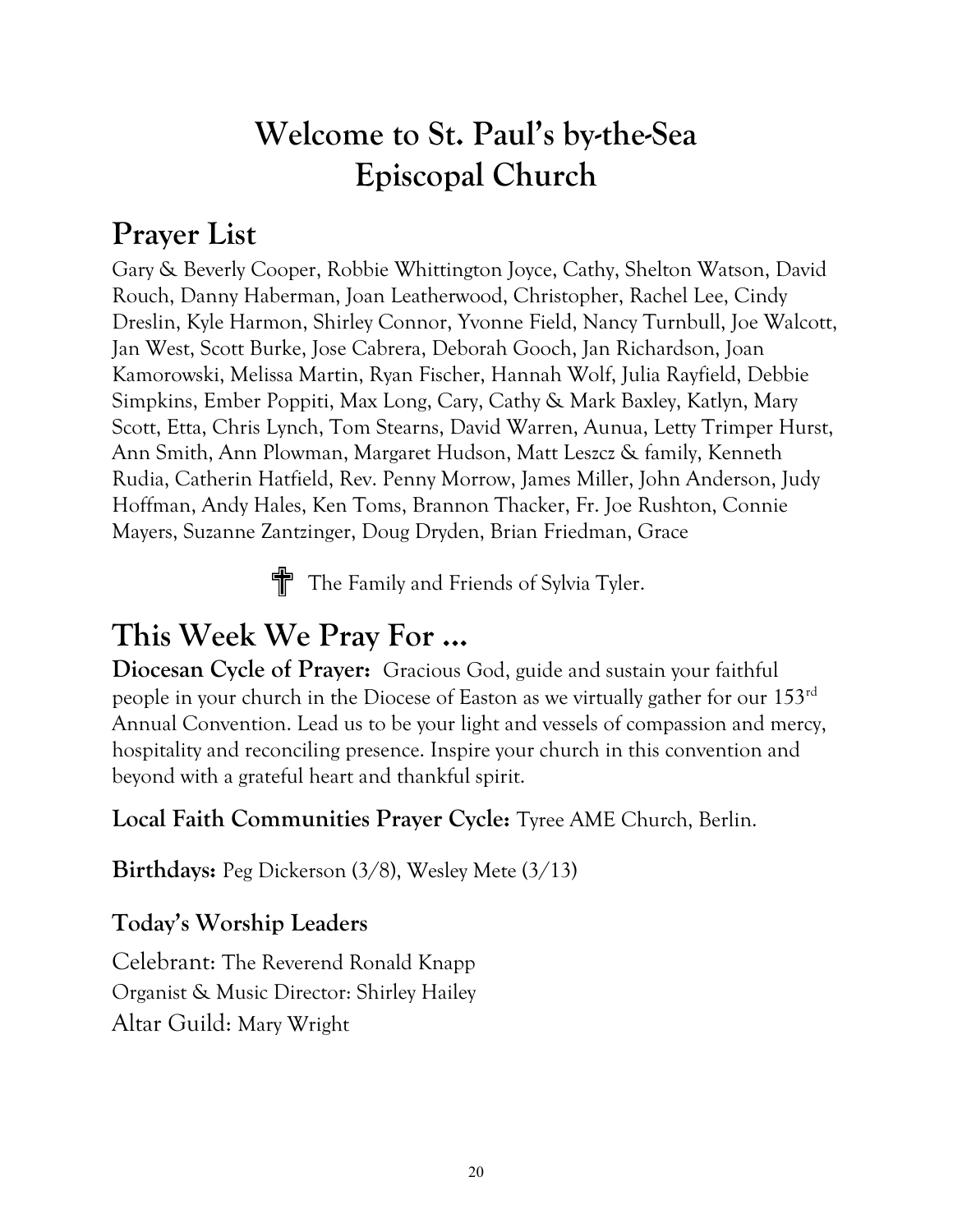#### **ANNOUNCEMENTS**

#### **Bishop's Visitation**

We are pleased to announce that Bishop Marray will visit St. Paul's by-the-Sea and celebrate the Eucharist next Sunday, March 14, 2021. This service will be streamed live, however, it is still undetermined if we will be in-person. That decision will be made at tomorrow's Vestry meeting. Mark your calendars!

#### **Sad News**

It is with great sadness that we announcement the passing of Sylvia Tyler, a longtime member of St. Paul's by-the-Sea. Service arrangements have not yet been made. May her soul rest in peace. Please keep her family and friends in your prayers.

#### **Easter Lilies**

Honor or remember those you love and grace the Altar this Easter Sunday. The cost is \$12 per lily. All donations are welcome. Forms are available on the church website [\(www.stpaulsbythesea.org\)](http://www.stpaulsbythesea.org/) and in the church office. **In order to be included in the Easter bulletin, all names & payments must be received by March 26.**

#### **Readers Needed**

The Worship Committee is currently planning the Palm Sunday, Maundy Thursday and Good Friday services. We are in need of readers for the Passion for Palm Sunday and for Good Friday's Way of the Cross service. If you are interested in serving as a reader, we will be at the church this Wednesday 10am - Noon to record. Please call Jody (410-430-1112) or Debbie (443-235-0547) to arrange a 15 minute time frame.

#### **Ushers**

Calling all ushers! If the Vestry approves in-person worship for the Bishop's visit we will need help to maintain the COVID regulations. If anyone is interested in joining the team of ushers, please contact Jody Farley or the church office.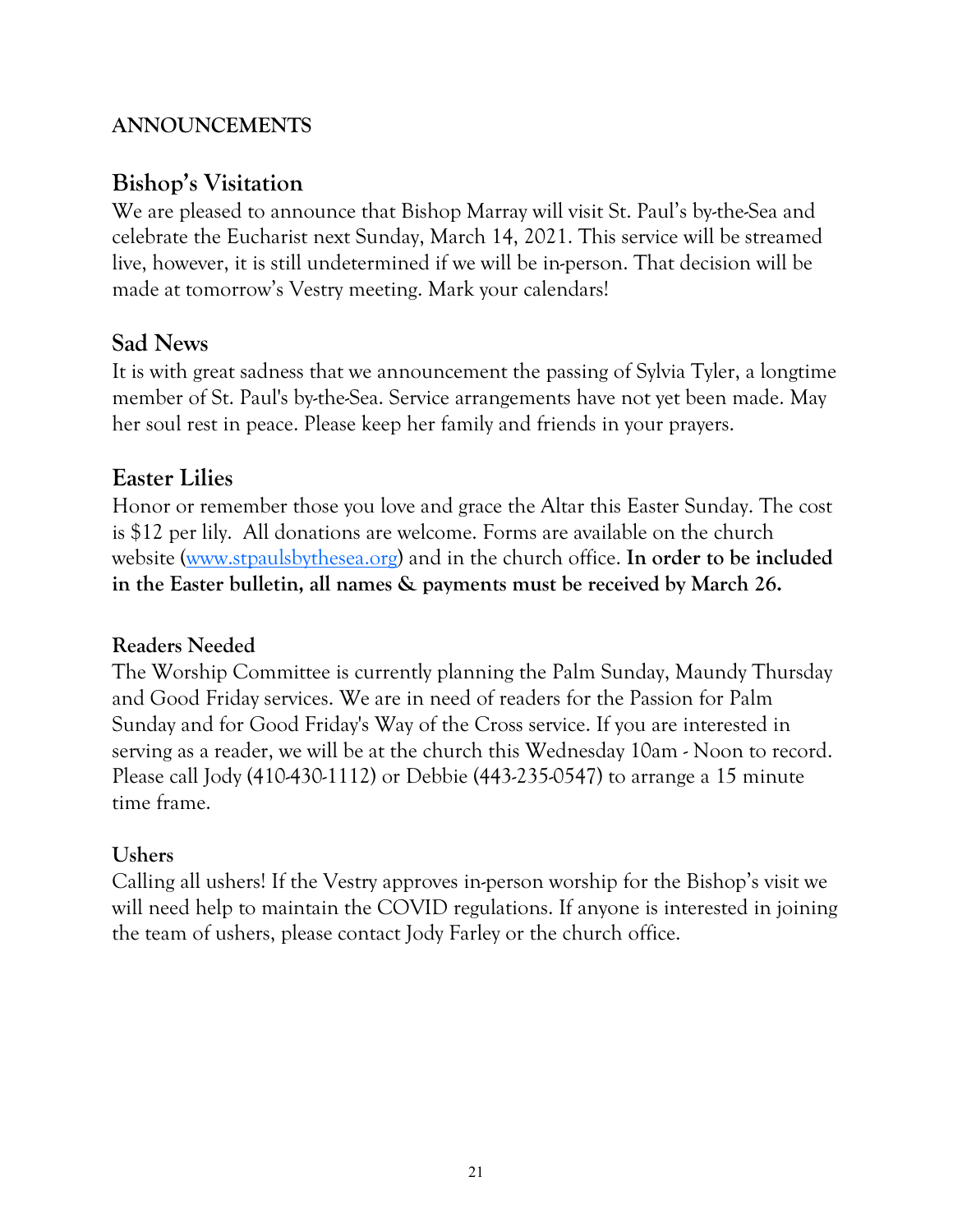## March 7th, 2021 – April 3rd, 2021

| <b>Sun</b>                                                                                                                 | <b>Mon</b>                              | <b>Tue</b>                                              | <b>Wed</b>                                               | <b>Thu</b>                    | Fri                     | <b>Sat</b>     |
|----------------------------------------------------------------------------------------------------------------------------|-----------------------------------------|---------------------------------------------------------|----------------------------------------------------------|-------------------------------|-------------------------|----------------|
| March 7<br><b>III Lent</b><br>10 <sub>am</sub><br>Holy Eucharist<br>w/ Fr. Ron Knapp<br>via Facebook Live                  | 8<br>Vestry Zoom<br>Mtg 7pm             | 9                                                       | 10<br>Recording<br>Stations of<br>the Cross<br>10am-Noon | $\mathbf{H}$                  | 12                      | 13             |
| March 14<br><b>IV Lent</b><br>10 am<br><b>Bishop Visitation</b><br>Holy Eucharist w/<br>Bishop Marray via<br>Facebook Live | 15                                      | 16<br><b>Red Doors</b><br>Work Group<br>Zoom Mtg<br>4pm | 17<br>Happy<br>St. Patrick's<br>Day                      | 8<br><b>Book Club</b><br>4pm  | 9                       | 20             |
| March 21<br><b>V</b> Lent<br>10 am<br>Morning Prayer<br>via Facebook Live                                                  | 22                                      | 23                                                      | 24                                                       | 25                            | 26                      | 27             |
| March 28<br><b>Palm Sunday</b><br>10 am<br>Holy Eucharist<br>w/ Fr. Ron Knapp<br>via Facebook Live                         | 29<br>Finance<br>Comm. Zoom<br>Mtg. 7pm | 30                                                      | 31                                                       | April I<br>Maundy<br>Thursday | 2<br><b>Good Friday</b> | $\overline{3}$ |

**Shepherds Crook** is open on Mondays, Tuesdays, Thursdays and Saturdays in DeWees Hall from 10am to Noon, serving free dry food goods. On Saturdays the NOEL Community will provide free carry out lunches.